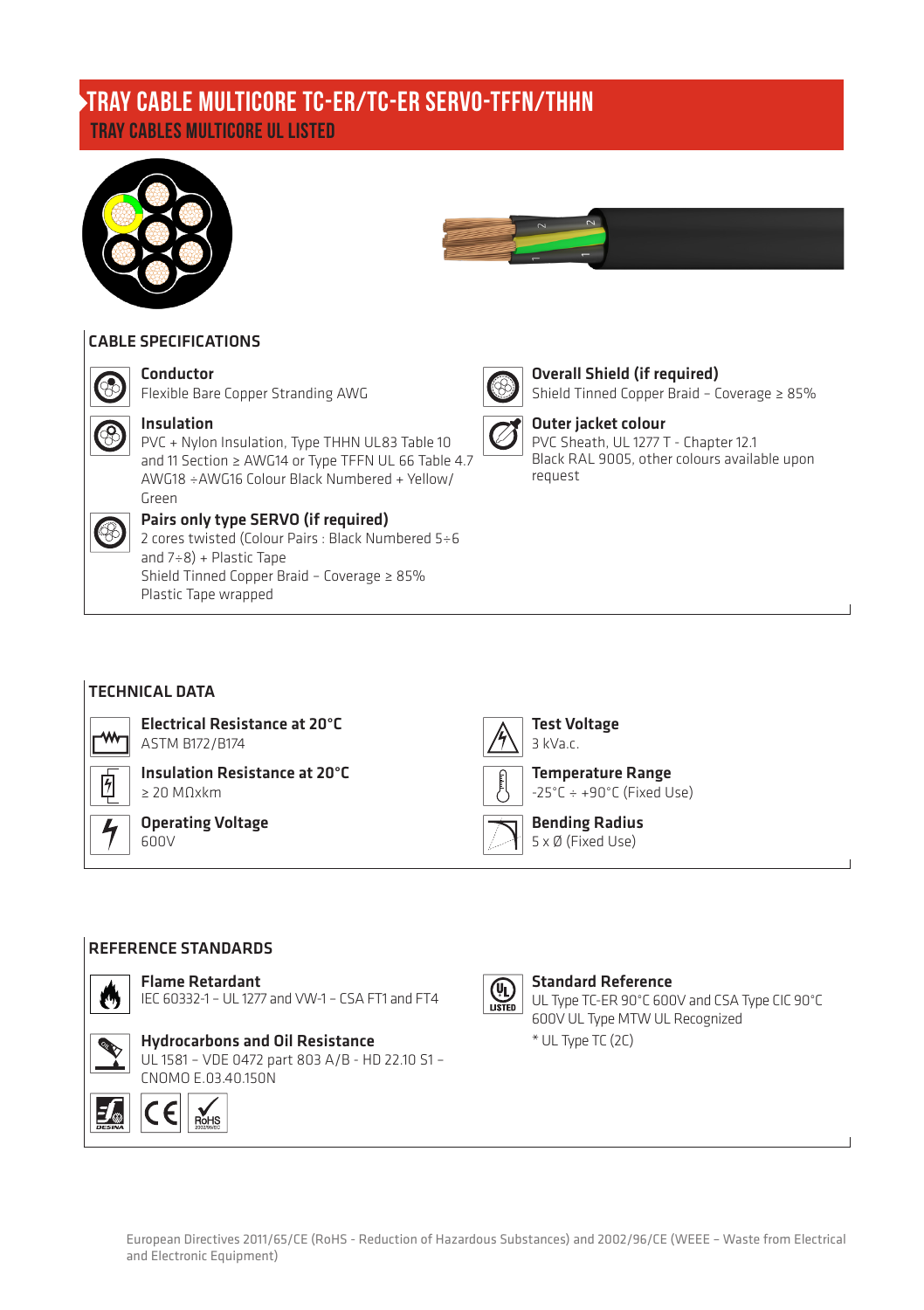# TRAY CABLE MULTICORE TC-ER/TC-ER SERVO-TFFN/THHN

| <b>TECNIKABEL CODE</b> | <b>DESCRIPTION</b> | <b>Ø NOMINAL</b><br>(mm) | <b>COPPER WEIGHT</b><br>(Kg/Km) | <b>CABLE WEIGHT</b><br>(Kg/Km) |
|------------------------|--------------------|--------------------------|---------------------------------|--------------------------------|
| 338FTC02N              | $2 \times$ AWG18   | 7.3                      | 17                              | 79                             |
| 338FTC03N              | 3 G AWG18          | 7.6                      | 25                              | 91                             |
| 338FTC04N              | 4 G AWG18          | 8.3                      | 33                              | 108                            |
| 338FTC05N              | 5 G AWG18          | 9                        | 42                              | 130                            |
| 338FTC07N              | 7 G AWG18          | 9.7                      | 58                              | 156                            |
| 338FTC09N              | 9 G AWG18          | 11.5                     | 75                              | 199                            |
| 338FTC12N              | 12 G AWG18         | 12.4                     | 100                             | 240                            |
| 338FTC18N              | 18 G AWG18         | 15.2                     | 149                             | 370                            |
| 338FTC25N              | 25 G AWG18         | 18                       | 208                             | 497                            |
| 338FTC34N              | 34 G AWG18         | 22                       | 226                             | 651                            |
| 338FTC41N              | 41 G AWG18         | 23.2                     | 340                             | 854                            |
| 343FTC03N              | 3 G AWG16          | 8.4                      | 39                              | 117                            |
| 343FTC04N              | 4 G AWG16          | 9.2                      | 52                              | 140                            |
| 343FTC05N              | 5 G AWG16          | 10                       | 65                              | 166                            |
| 343FTC07N              | 7 G AWG16          | 10.7                     | 91                              | 207                            |
| 343FTC12N              | 12 G AWG16         | 14.7                     | 156                             | 352                            |
| 343FTC18N              | 18 G AWG16         | 16.9                     | 233                             | 495                            |
| 343FTC25N              | 25 G AWG16         | 20.1                     | 324                             | 664                            |
| 343FTC41N              | 41 G AWG16         | 26                       | 532                             | 1103                           |
| 350FTC03N              | 3 G AWG14          | 9.3                      | 62                              | 154                            |
| 350FTC04N              | 4 G AWG14          | 10.2                     | 83                              | 188                            |
| 350FTC05N              | 5 G AWG14          | 11                       | 103                             | 226                            |
| 350FTC07N              | 7 G AWG14          | 11.9                     | 145                             | 281                            |
| 350FTC12N              | 12 G AWG14         | 16.4                     | 248                             | 481                            |
| 350FTC18N              | 18 G AWG14         | 19.2                     | 372                             | 695                            |
| 350FTC25N              | 25 G AWG14         | 23.5                     | 516                             | 984                            |
| 363FTC03N              | 3 G AWG12          | 10.4                     | 98                              | 207                            |
| 363FTC04N              | 4 G AWG12          | 11.3                     | 131                             | 253                            |
| 363FTC05N              | 5 G AWG12          | 12.4                     | 163                             | 312                            |
| 363FTC07N              | 7 G AWG12          | 14.7                     | 229                             | 419                            |
| 369FTC03N              | 3 G AWG10          | 12.5                     | 156                             | 304                            |
| 369FTC04N              | 4 G AWG10          | 14.5                     | 204                             | 402                            |
| 369FTC05N              | 5 G xAWG10         | 15.8                     | 255                             | 491                            |
| 369FTC12N              | 12 G AWG10         | 23.6                     | 611                             | 1050                           |
| 378FTC03N              | 3 G AWG8           | 16.5                     | 256                             | 523                            |
| 378FTC04N              | 4 G AWG8           | 18.1                     | 334                             | 651                            |
| 378FTC05N              | 5 G xAWG8          | 19.8                     | 418                             | 801                            |
| 383FTC04N              | 4 G AWG6           | 22.8                     | 589                             | 1066                           |
| 388FTC04N              | 4 G AWG4           | 28.2                     | 964                             | 1661                           |
| 392FTC04N              | 4 G AWG2           | 30.8                     | 1343                            | 2164                           |
| 396FTC04N              | 4 G AWG1/0         | 36.8                     | 1796                            | 3002                           |
| 397FTC04N              | 4 G AWG2/0         | 51.8                     | 2772                            | 5327                           |

### MAIN FEATURES TRAY CABLES MULTICORE UNSHIELDED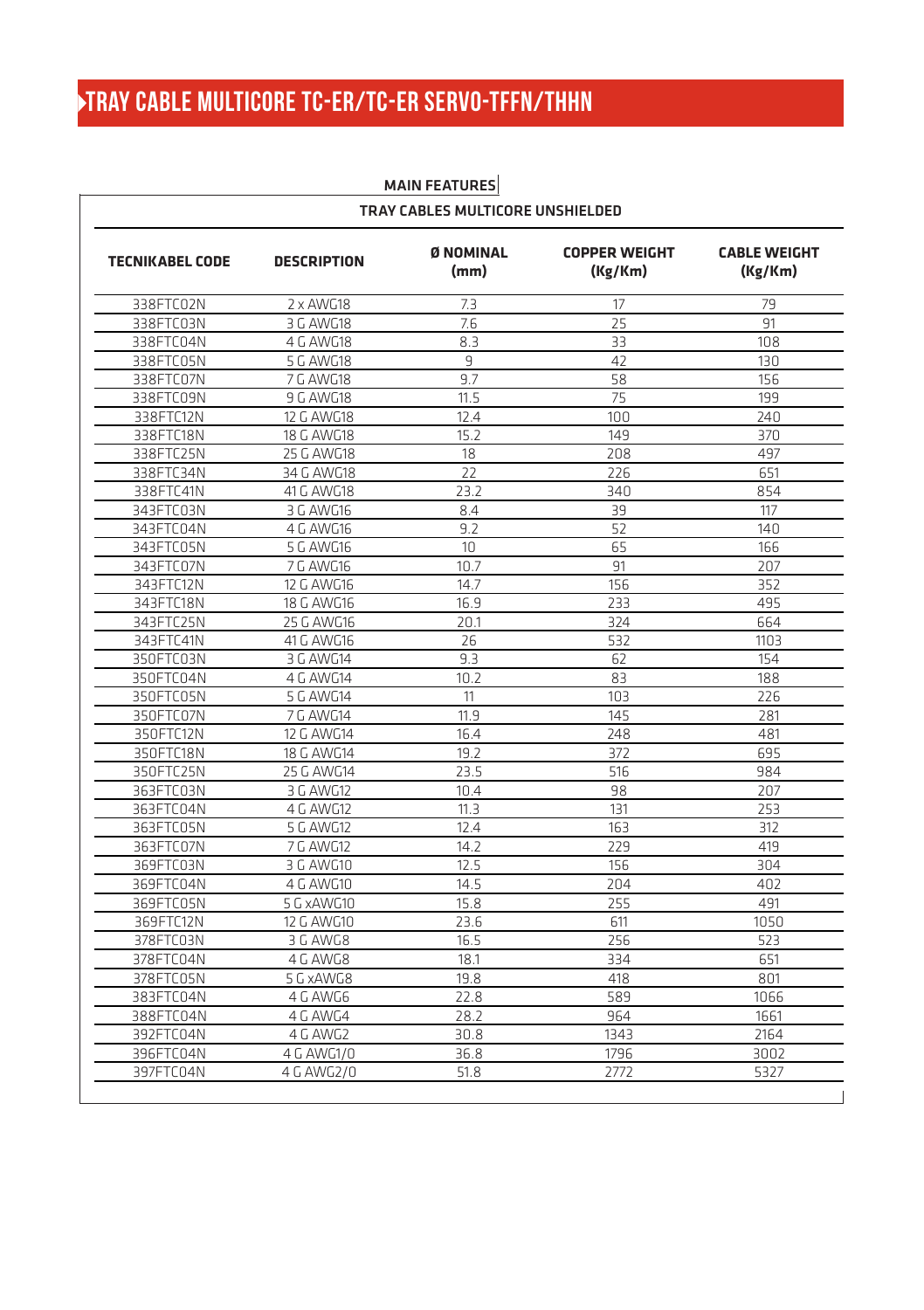# TRAY CABLE MULTICORE TC-ER/TC-ER SERVO-TFFN/THHN

| <b>TECNIKABEL CODE</b> | <b>DESCRIPTION</b> | Ø NOMINAL<br>(mm) | <b>COPPER WEIGHT</b><br>(Kg/Km) | <b>CABLE WEIGHT</b><br>(Kg/Km) |
|------------------------|--------------------|-------------------|---------------------------------|--------------------------------|
| 538FTCO3N              | (3 G AWG18) ST     | 8                 | 41                              | 103                            |
| 538FTC04N              | (4 G AWG18) ST     | 8.7               | 51                              | 124                            |
| 538FTC05N              | (5 G AWG18)ST      | 9.4               | 62                              | 149                            |
| 538FTC07N              | (7 G AWG18)ST      | 10.2              | 79                              | 178                            |
| 538FTC12N              | (12 G AWG18) ST    | 13                | 144                             | 284                            |
| 538FTC18N              | (18 G AWG18)ST     | 15.8              | 203                             | 426                            |
| 538FTC25N              | (25 G AWG18)ST     | 18.6              | 273                             | 566                            |
| 543FTC03N              | (3 G AWG16)ST      | 8.8               | 57                              | 129                            |
| 543FTC04N              | (4 G AWG16) ST     | 9.6               | 72                              | 155                            |
| 543FTC05N              | (5 G AWG16) ST     | 10.4              | 87                              | 184                            |
| 543FTC07N              | (7 G AWG16)ST      | 11.7              | 115                             | 228                            |
| 543FTC12N              | (12 G AWG16) ST    | 15.3              | 210                             | 406                            |
| 543FTC18N              | (18 G AWG16) ST    | 17.5              | 295                             | 556                            |
| 543FTC25N              | (25 G AWG16)ST     | 20.9              | 429                             | 771                            |
| 550FTC03N              | (3 G AWG14)ST      | 9.7               | 83                              | 164                            |
| 550FTC04N              | (4 G AWG14)ST      | 10.6              | 106                             | 203                            |
| 550FTC05N              | (5 G AWG14)ST      | 11.6              | 147                             | 258                            |
| 550FTC07N              | (7 G AWG14)ST      | 12.5              | 186                             | 315                            |
| 550FTC18N              | (18 G AWG14) ST    | 20                | 465                             | 822                            |
| 550FTC25N              | (25 G AWG14) ST    | 24.5              | 630                             | 1112                           |
| 563FTC03N              | (3 G AWG12)ST      | 11                | 132                             | 227                            |
| 563FTC04N              | (4 G AWG12)ST      | 11.9              | 171                             | 281                            |
| 563FTC07N              | (7 G AWG12) ST     | 14.8              | 278                             | 459                            |
| 569FTC04N              | (4 G AWG10)ST      | 15.1              | 257                             | 433                            |
| 578FCT04N              | (4 G AWG8)ST       | 18.7              | 400                             | 669                            |
| 583FTC04N              | (4 G AWG6)ST       | 23.6              | 699                             | 1166                           |
| 588FTC04N              | (4 G AWG4)ST       | 29.2              | 1140                            | 1814                           |
| 592FTC04N              | (4 G AWG2)ST       | 31.8              | 1545                            | 2323                           |

### MAIN FEATURES TRAY CABLES MULTICORE SHIELDED